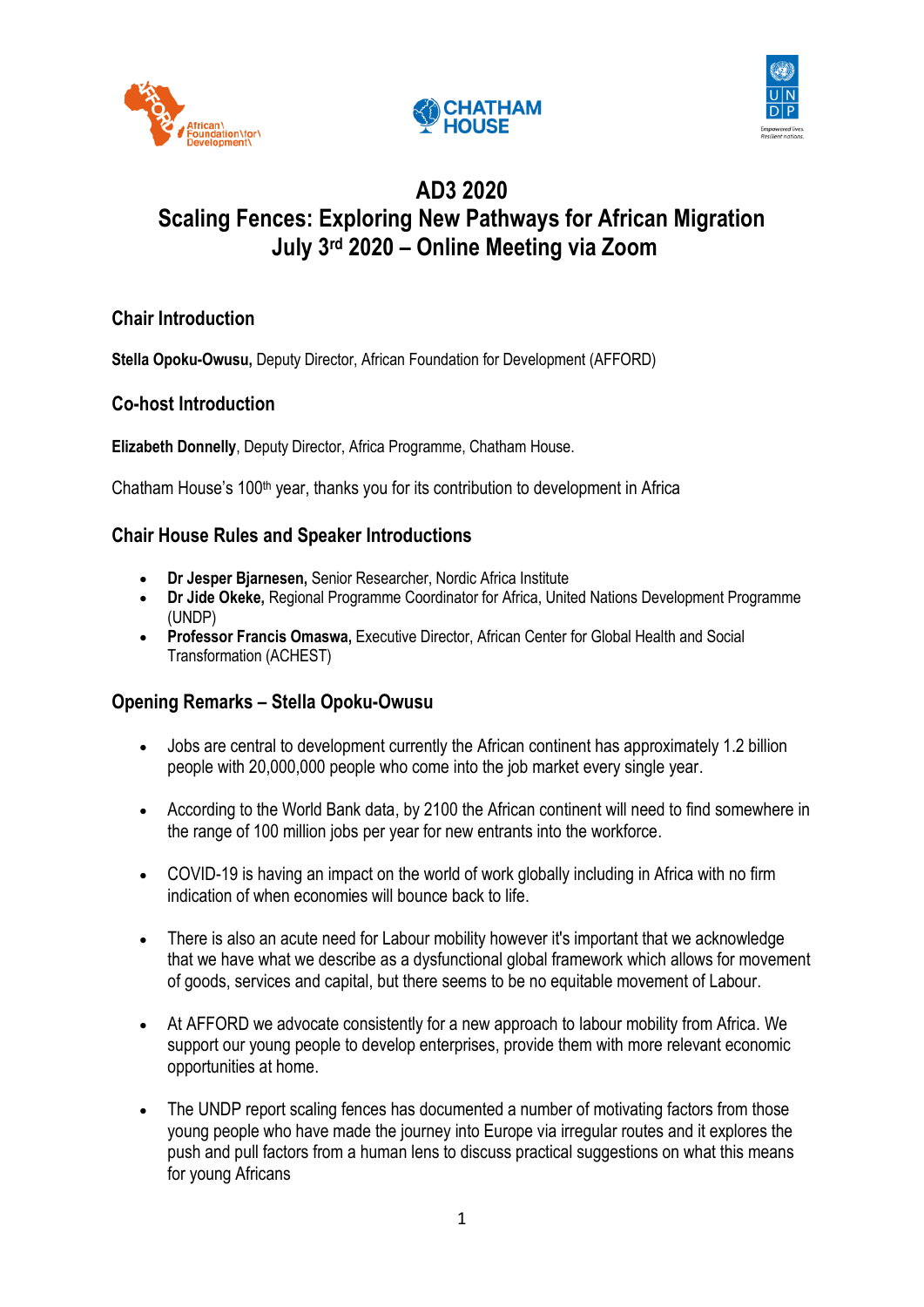





# **Speaker 1 - Dr Jide Okeke, Regional Programme Coordinator for Africa, United Nations Development Programme (UNDP)**

- The research was to provide evidence that would allow us to make a connection and better understand what migration means to development and what development means to migration.
- It is important for us to begin to understand our collective history in order to also understand how to shape migration policies that would be more fit for purpose in the future.
- It was important to focus on irregular migrants to better understand the psychology of migration and the voices of those that are often marginalised when it comes to the discourse on irregular or illegal migration.
- Methodology
	- We looked at the experiences of irregular migrants and their social circumstances from their countries of origin. This was one of the factors that shaped our conclusions.
	- The second was from their own narrative and from their own experiences analyse their motivations for travelling to Europe irregularly.
- All respondents that we interviewed were based in Europe. We interviewed over 3000 respondents and their own self-declared analysis looked at what shaped their aspirations.
- Respondents interviewed were from across 17 locations in Europe across 13 countries and despite how deliberate we were in this research, it has limitations.
- As there was no predetermined list of irregular migrants, there was no way of conducting random sampling and this has an impact on the report. It is also important to emphasise that some of the respondents that we interviewed were in the process of filing or actually had filed an application for asylum in their country of residence and so this may have affected or shaped their responses too.
- Only 23% were women whilst the rest were male. In terms of routes, to Europe 91% came via sea and 2% came via air using fake passports.

#### **Core Findings**

- 1. Contrary to expectation 85% of irregular migrants came from urban centres.
- 2. Most of those interviewed had some level of education. 57% had at least a secondary school education and this reflected in their aspirations and their development needs.
- 3. The third point was around their relationship with their governments. 77% of those that we interviewed, felt that they were not sufficiently represented by their governments and had very low confidence. This breakdown between the social contract between state and society tends to influence why people want to leave.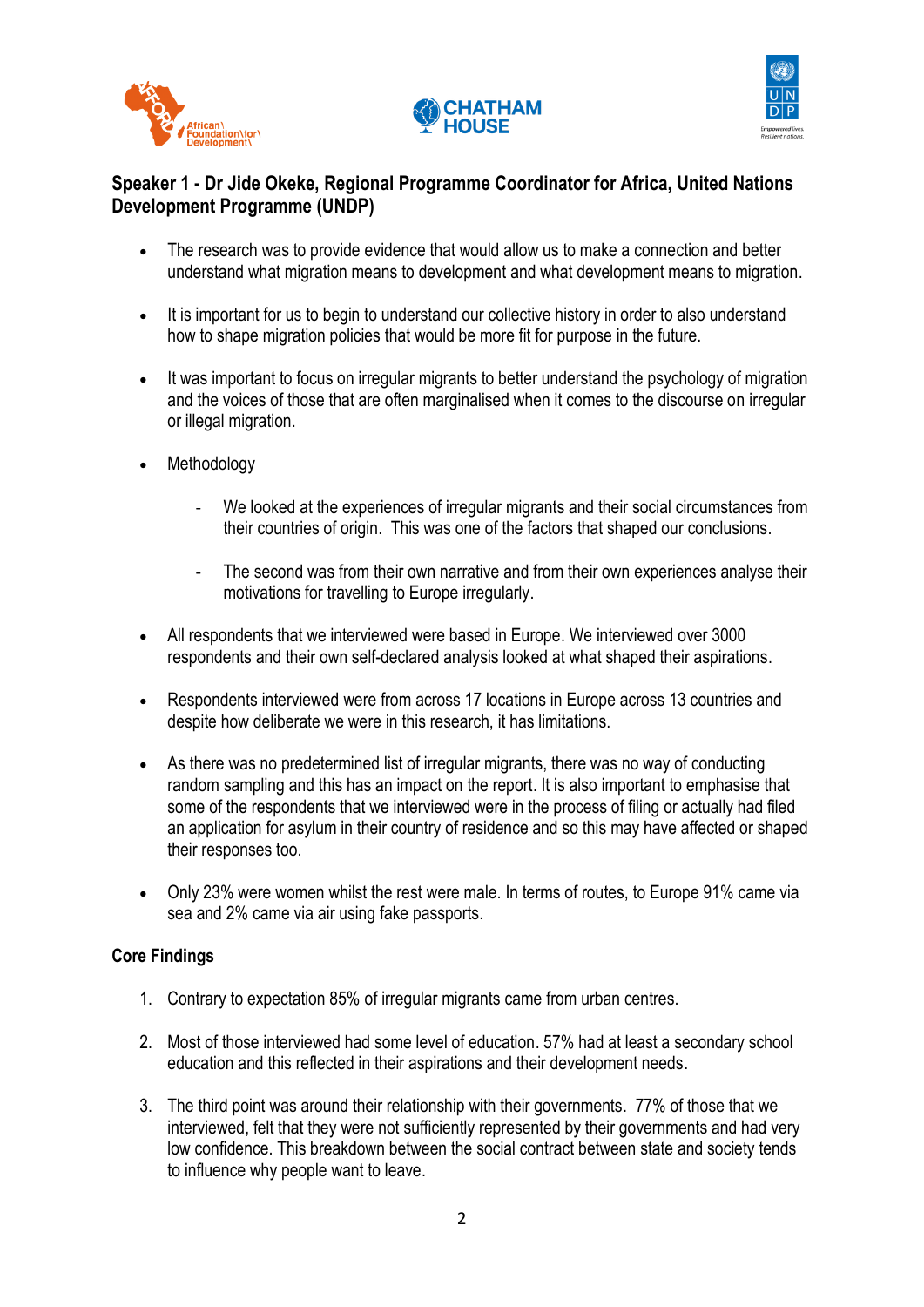





- 4. Half of those that we interviewed worked back in their country of origin. Therefore unemployment was not the primary driver for irregular migration. Emphasis can be placed on the mismatch between interviewee aspirations and the opportunities in their country of origin.
- 5. Most left relatively good jobs, some of them were civil servants in their country of origin, but in Europe the irregular migrants were likely doing unskilled labour - cleaning, picking fruits and other manual jobs.
- 6. Respondents experienced deprivation and loneliness associated with irregular migration but despite that, most of the irregular migrants felt that this was a pathway for fulfilling their aspirations.
- To conclude, we really need to rethink the overall discourse and notion of migration.

# **Speaker 2 - Dr Jesper Bjarnesen, Senior Researcher, Nordic Africa Institute**

Comments were organised around 2 broad points,

- 1. The findings of the report resonate with established migration and mobility research
- 2. Reflections on the strategic potential of this report
- The expectation that the people who crossed the Mediterranean towards Europe from Africa would be the poorest of the most desperate people has been debunked in academic research.
- A certain amount of resources to be able to migrate are needed in the first place and that migrants are predominantly quite well educated urban based and have a higher income than the national average. This resonates with established migration research.
- The report confirms the understanding that the vast majority of people who endeavour this kind of dangerous journey are well aware of the risks they are taking and they make a qualified decision about the risks they take on the basis of what they might achieve from that journey.
- It is important to challenge the idea that campaigns to disincentivise migrants on the African continent will be effective. The sort of video campaigns or newspaper articles arguing that 'You know the journey is too dangerous don't try it' do not really work and I think the findings here confirmed that.
- I think the report also confirms that even irregular migrants eventually do become assets to the receiving communities and that integration happens also with the next generation.
- One advantage that the UNDP has over academic research is efficiency in bringing the data and these findings out to readership. Academic publishing is famously slow so you will probably see similar findings and similar arguments coming out from academics in 2-4 years.
- There is a clear bridge between policy and research that we at the Nordic Africa Institute are also trying to bridge.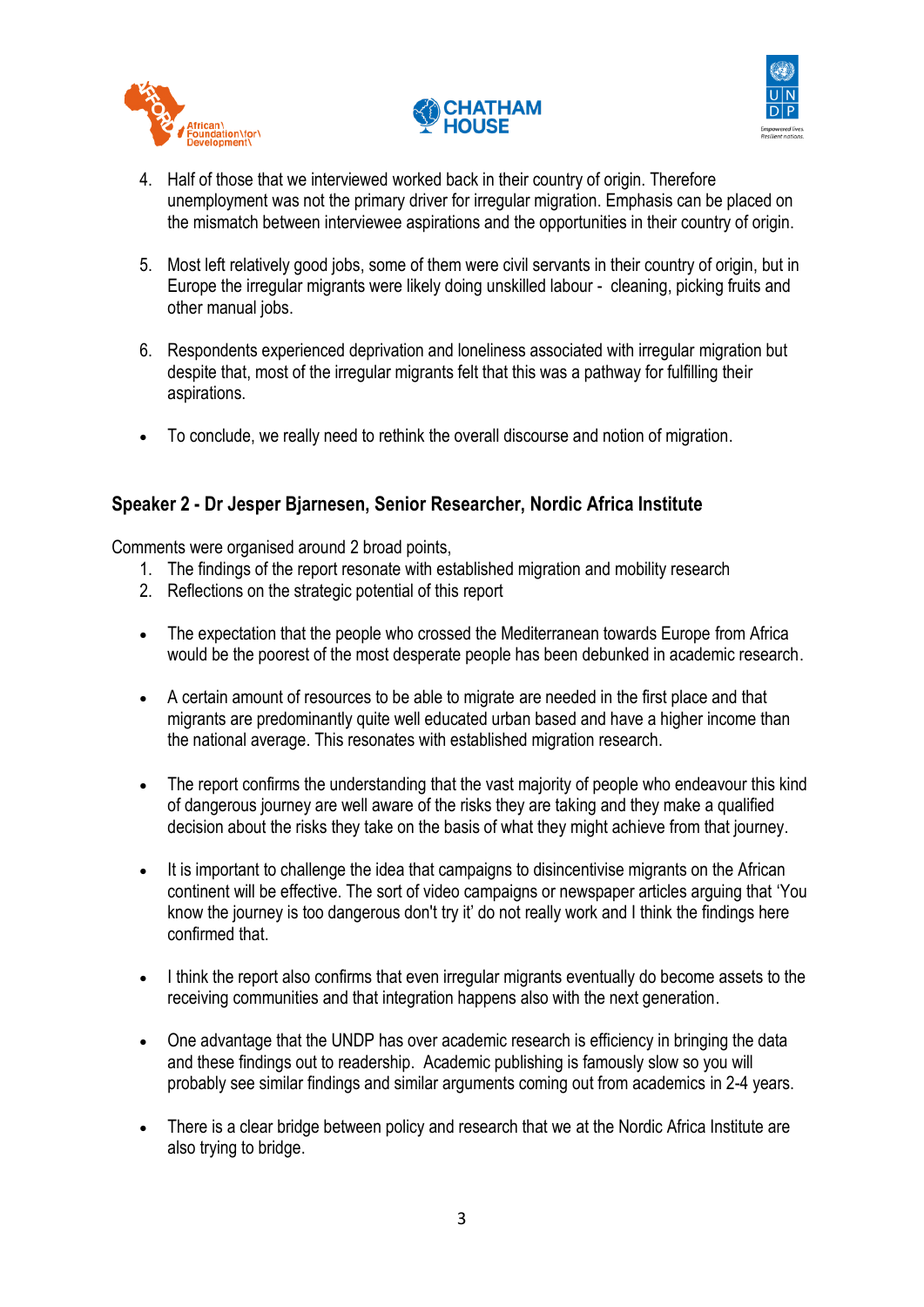





- I think that this report and the UNDP's position is an obvious bridge between the 2030 agenda for sustainable development on the one hand and migration governance on the other. Bringing in a more holistic view of human development into the migration governance field could be a valuable contribution.
- One of the main obstacles to good policy and migration is public opinion in Europe and I think that the communication skills and the sort of elegance of this kind of report could help inform public opinion in Europe to enable policymakers and decision makers to move forward on more efficient policies.

### **Speaker 3 - Professor Francis Omaswa, Executive Director, African Center for Global Health and Social Transformation (ACHEST)**

- There is now what is called a global health workforce crisis. There is a widespread shortage of health professionals, the working conditions are problematic and, often, where there are health workers their treatment is not always fair.
- At the World Health Assembly there was discussion over how to share a global pool of health workers and they agreed to develop what is called the WHO [code on the international](https://www.who.int/hrh/migration/code/NRI2018FinalEN.pdf?ua=1#:~:text=In%202010%20at%20the%2063rd,improved%20data%2C%20information%2C%20and%20international)  [recruitment of health workers.](https://www.who.int/hrh/migration/code/NRI2018FinalEN.pdf?ua=1#:~:text=In%202010%20at%20the%2063rd,improved%20data%2C%20information%2C%20and%20international) This code is comprehensive and takes care of our health workers who are migrants. In the countries where the health professionals are recruited it addresses strengthening health systems where health workers are heading but also in the countries from where health workers come from.
- The code also addresses the drivers.
	- The code looks at demographic realities and the fact that northern countries, do not have sufficient young people. They have ageing populations and young people who would rather get jobs in investment or banking.
	- Because of ageing population, northern countries will need health workers from other parts of the world.
	- Africa has a large proportion of young people who are not sufficiently trained or in the case of those are trained as nurses and doctors they are not able to retain their job because of the inability to pay.
- Many professionals in Africa find that they have skills which are needed globally but are not fully appreciated by the indigenous people. Awareness of this demand places pressure on individuals by family to migrate to Europe and earn money to help the family.
- I would like to end by appealing to AFFORD, partners and also my friend from Norway, lets share the global pool of health workers, let the rich countries work with the poorer countries to train this large pool of young people.
- 80% of all member states have signed up to each write reports annually about what they are doing about health recruitment but the behaviour is different when we passed this 10 years ago there was a lot of enthusiasm. The USA promised to train 140,000 new health workers in Africa, the Scandinavian countries also, including Norway, gave money to countries as did Japan and so on, but in the last five years this interest has died.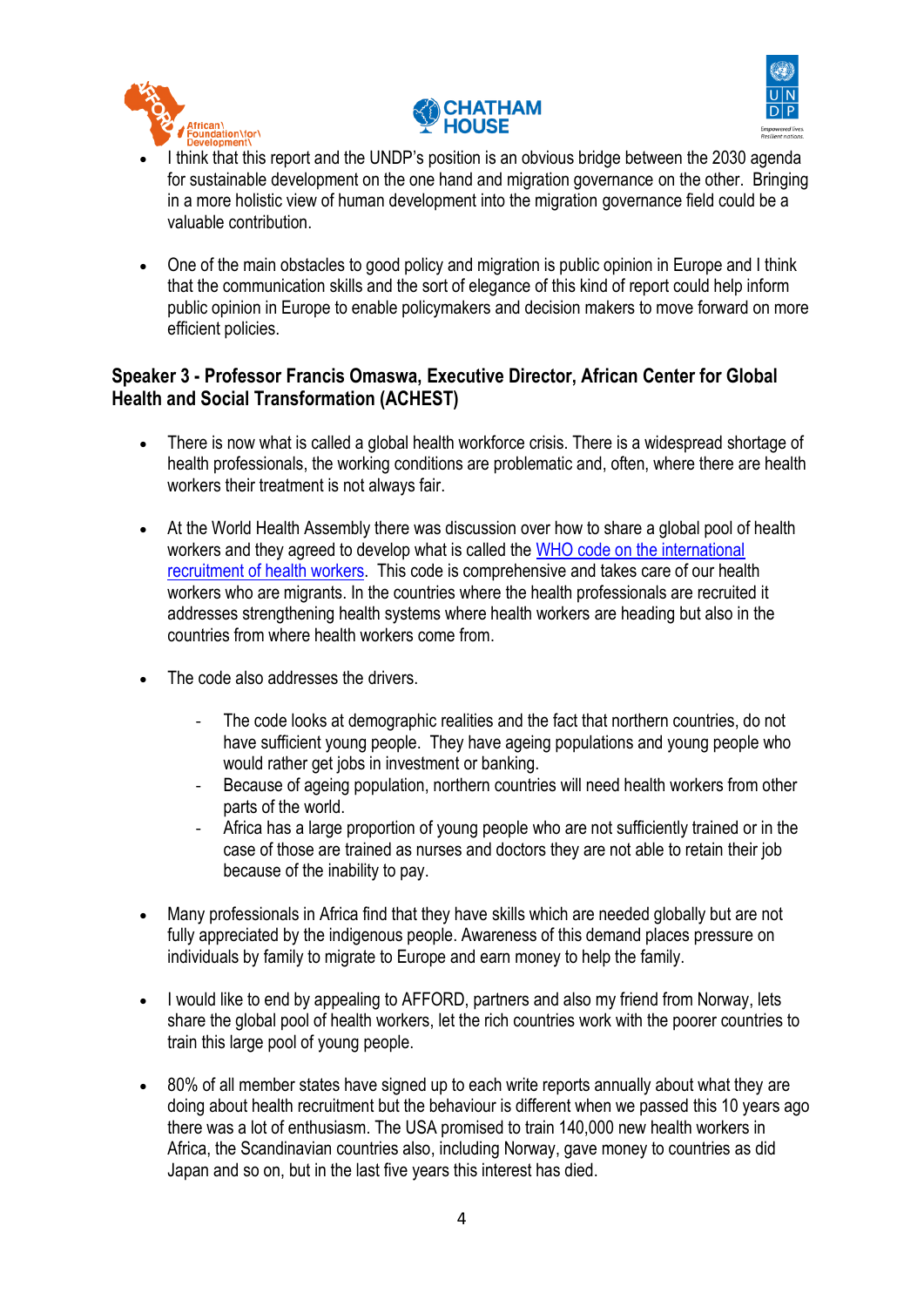





• Money has dried up for partnerships and yet they are needed now more than ever. I want us to refer to the global compact for safe and orderly migration. This is an opportunity which those young people in the UNDP study can be helped better because they are needed where they are going. Let us create a better life both for people in the South and us in the North in a win win partnership.

# **Discussants - Helen Dempster**

In general there is a massive lack of evidence on irregular migrants, their drivers and what happens to them after they move. We see global development has long worked on both the inter relationship between migration and development and also that there is the need for new legal migration pathways.

Today evidence shows that immigration and development actually go hand in hand up to a point, as people become richer and more educated they gain more desire and more ability to move and I think this can clearly be seen in the report's findings with many of the respondents being more educated, richer and more urban than the average population.

Europe needs these migrants. Europe is suffering from huge demographic decline and the skills gaps in a number of professions such as health workers, is a great example that OECD countries are going to need hundreds of thousands of doctors nurses and care workers in the coming decades, so to make sure that migration in the future is both legal and safe, and contributes to development in both continents, we need to create new legal pathways and couple this with robust border enforcement.

Click here to watch the AD3 Event: Scaling Fences – [Exploring New pathways for African Migration](https://www.facebook.com/watch/live/?v=594739994797947&ref=watch_permalink)

### **Next Steps**

AFFORD will be carrying on the dialogue with our event partners, UNDP and Chatham House, to look at how to take these conversations and recommendations forward. To stay connected and kept up to date with AFFORD events, resources and policy work please sign up to our database [https://www.afford-uk.org/contact-us/.](https://www.afford-uk.org/contact-us/)

In the health sector AFFORD is particularly interested in supporting ACHEST in its campaign to enhance the take up of the voluntary WHO Global Code of Practice on the International Recruitment of Health Personnel, as well exploring the opportunities compensations schemes for poor countries with fragile health systems who lose their health workers after investing in training them.

Finally, it is interested to explore support for regular pathways for much needed health care sector workers and the provision of targeted training as part of an overall programme of improving vocational training programmes for young people, which would enhance opportunities for regular migration.

### **Further information**

#### **About [AFFORD](https://www.afford-uk.org/about-us/)**

AFFORD is a registered charity with offices in the UK and Sierra Leone. Our mission is to expand and enhance the contributions that Africans in the diaspora make to Africa's development, especially supporting enterprises to create sustainable jobs.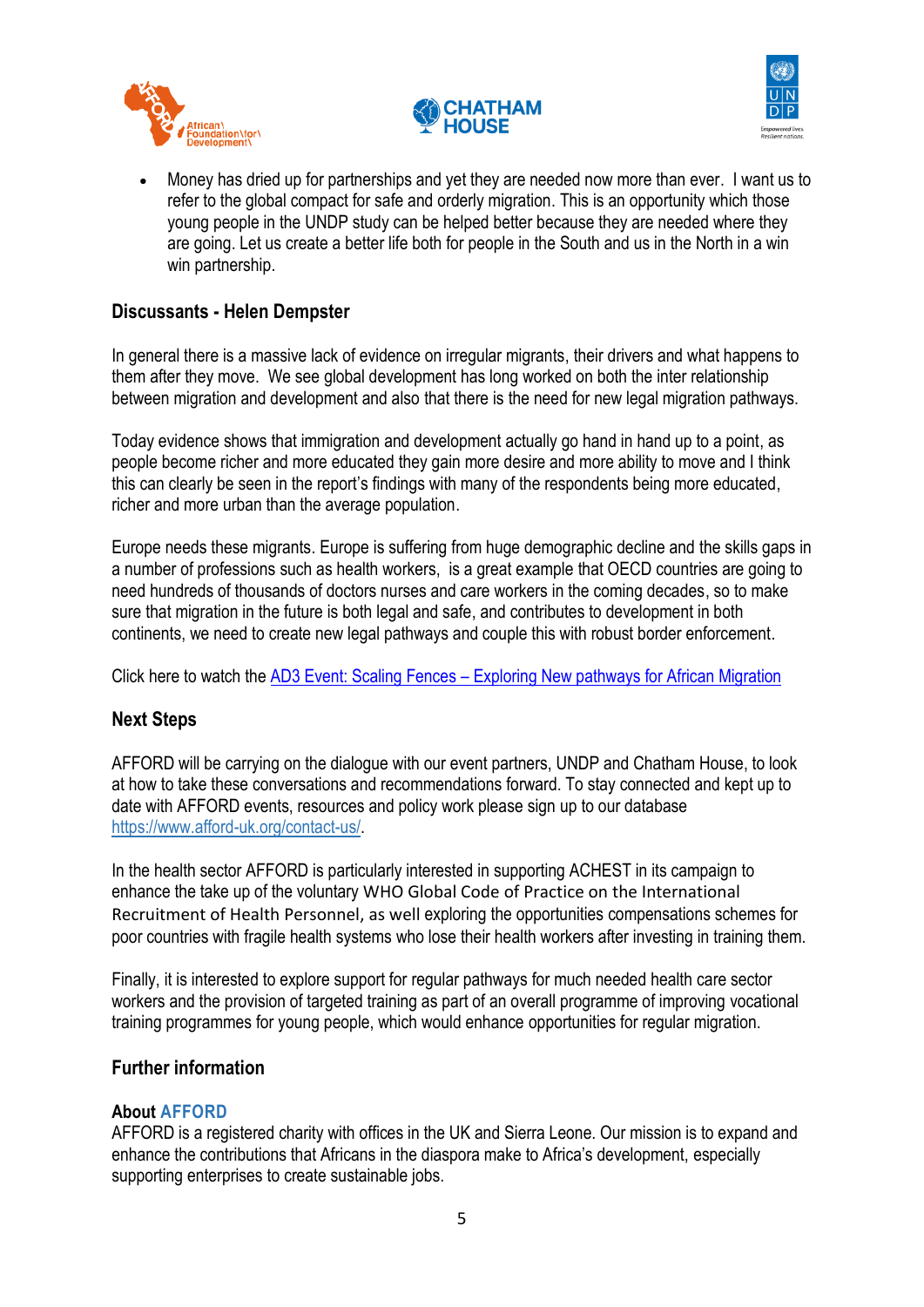





#### **About [Chatham House](https://www.undp.org/content/undp/en/home.html)**

Chatham House, also known as the Royal Institute of International Affairs, is a not-for-profit and nongovernmental organisation based in London whose mission is to analyse and promote the understanding of major international issues and current affairs. It is the originator of the Chatham House Rule.

#### **About [UNDP](https://www.undp.org/content/undp/en/home.html)**

The United Nations Development Programme is the United Nations' global development network. It advocates for change and connects countries to knowledge, experience and resources to help people build a better life for themselves.

#### **Speaker Bios**

**Dr Jide Okeke, Regional Programme Coordinator for Africa, United Nations Development Programme (UNDP)**For over 15 years, Dr. Okeke worked for leading academic/research institutions, international/ regional organizations and governments, where he lent his expertise on governance, peace, and security across more than 20 countries in Africa. Recently, he was the Head of Policy Development/Civilian Coordinator on Peace operations at the African Union Commission in Addis Ababa, Ethiopia. Dr. Okeke holds an MPA from Harvard University, MA in Conflict Resolution (Bradford), and a PhD in Development Politics from Leeds University, UK.

<https://www.undp.org/content/undp/en/home/librarypage/democratic-governance/ScalingFences.html>

**Dr Jesper Bjarnesen, Senior Researcher, Nordic Africa Institute**Jesper Bjarnesen is an anthropologist working mainly on migration and mobility through wartime and peace in West Africa. Other interests is wartime displacement, intergenerational relations, rural-urban connections, informal labour recruitment, transnational migration and urban land rights. Jesper is Co-founder of the AMMODI networkexternal link, opens in new window.

#### <https://nai.uu.se/>

#### **Professor Francis Omaswa, Executive Director, African Center for Global Health and Social Transformation (ACHEST)**

Francis Omaswa is the Executive Director of the African Center for Global Health and Social Transformation based in Kampala, Uganda. Previously he has served as founding Executive Director of the Global Health Workforce Alliance at WHO, Geneva, Director General of Health Services in Uganda, President of the African Platform on Human Resources for Health and Chancellor of Busitema University in Uganda. He is a member of the Expert Advisory Group that reviewed the relevance and effectiveness of the WHO Code on the International Recruitment of Health Personnel.

<https://www.achest.org/>